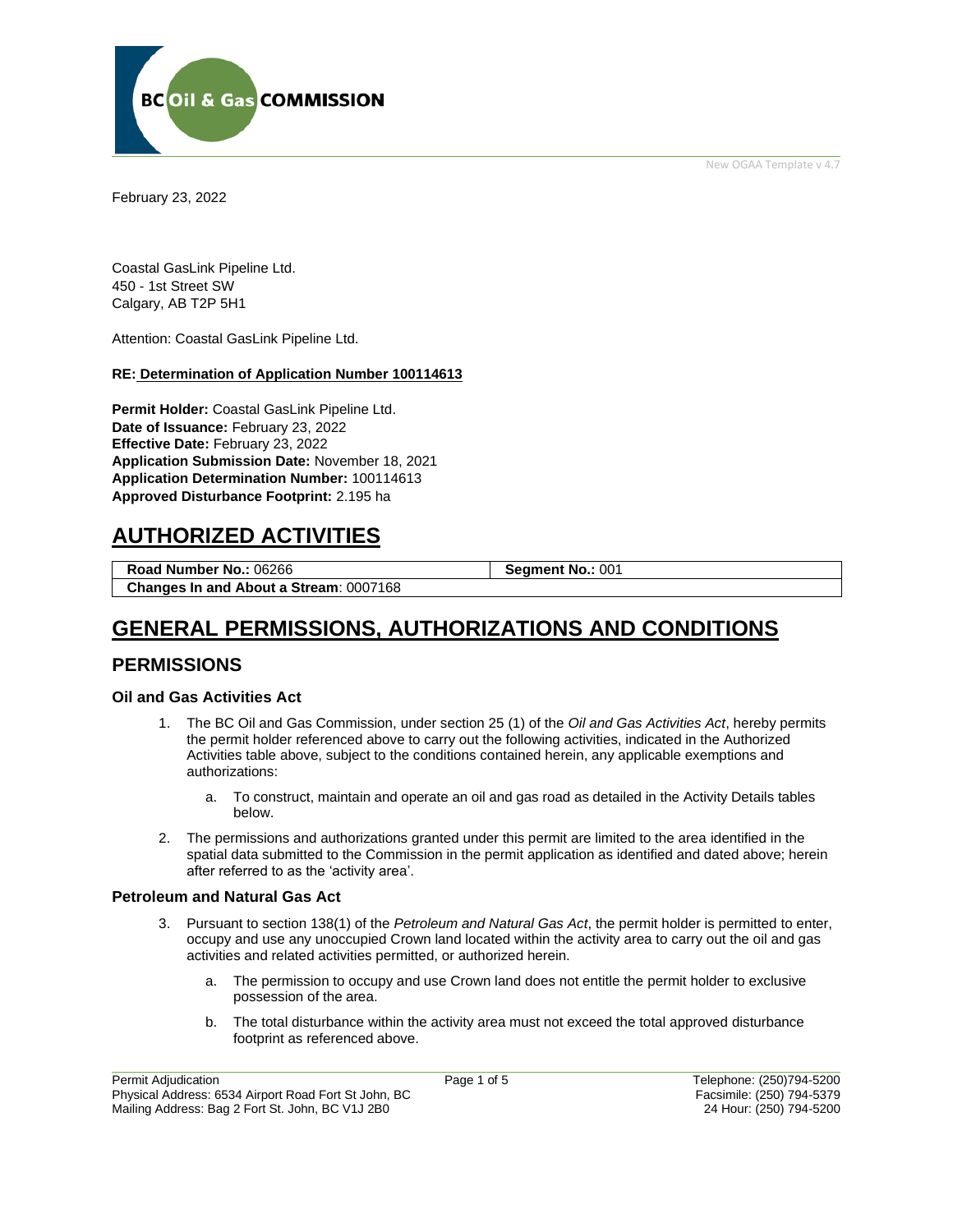# **AUTHORIZATIONS**

## **Forest Act**

4. The Commission, pursuant to section 47.4 of the *Forest Act*, hereby authorizes the removal of Crown timber from the activity area under the cutting permits associated with the Master Licence(s) as follows**:**

> **Master Licence to Cut No.:** M02617 **Cutting Permit No.:** 23 **Timber Mark No.:** MTD471 **Total New Cut:** 0.5 hectare **Forest District**: (DKM) Coast Mountains Natural Resource District **Region:** Coastal

5. The cutting permits are deemed spent upon the submission of the post-construction plan or upon either the cancellation or expiry of the activities authorized under the permit.

# **CONDITIONS**

### **Notification**

- 6. Within 60 days of the completion of construction activities under this permit, the permit holder must submit to the Commission a post-construction plan as a shapefile and PDF plan accurately identifying the location of the total area actually disturbed under this permit. The shapefile and plan must be submitted via eSubmission.
- 7. The Permit Holder must notify the First Nation(s) copied on this permit/authorization at least 5 (five) working days prior to project commencement.

#### **General**

- 8. The rights granted by this permit in relation to unoccupied Crown land are subject to all subsisting grants to or rights of any person made or acquired under the *Coal Act, Forest Act, Land Act, Mineral Tenure Act, Petroleum and Natural Gas Act, Range Act, Water Sustainability Act or Wildlife Act*, or any extension or renewal of the same.
- 9. The permit holder must not assign, sublicense or permit any person other than its employees, contractors or representatives, to use or occupy any Crown land within the activity area without the Commission's written consent.
- 10. The permit holder must ensure that any Crown land within the activity area is maintained in a condition so as to minimize hazards, including but not limited to hazards associated with storage of materials and equipment.
- 11. The permit holder must ensure that any Crown land within the activity area is maintained free of garbage, debris and derelict equipment.

#### **Environmental**

- 12. Construction activities must not result in rutting, compaction or erosion of soils that cannot be reasonably rehabilitated to similar levels of soil productivity that existed on the activity area prior to the construction activities taking place.
- 13. Any temporary access must be constructed and maintained in a manner that provides for proper surface drainage, prevents pooling on the surface, and maintains slope integrity.

#### **Clearing/Forest Act**

14. The permit holder is permitted to fell any trees located on Crown land within 1.5 tree lengths of the activity area that are considered to be a safety hazard according to Workers Compensation Act regulations and must be felled in order to eliminate the hazard. Trees or portions of these trees that can be accessed from the activity area without causing damage to standing timber may be harvested.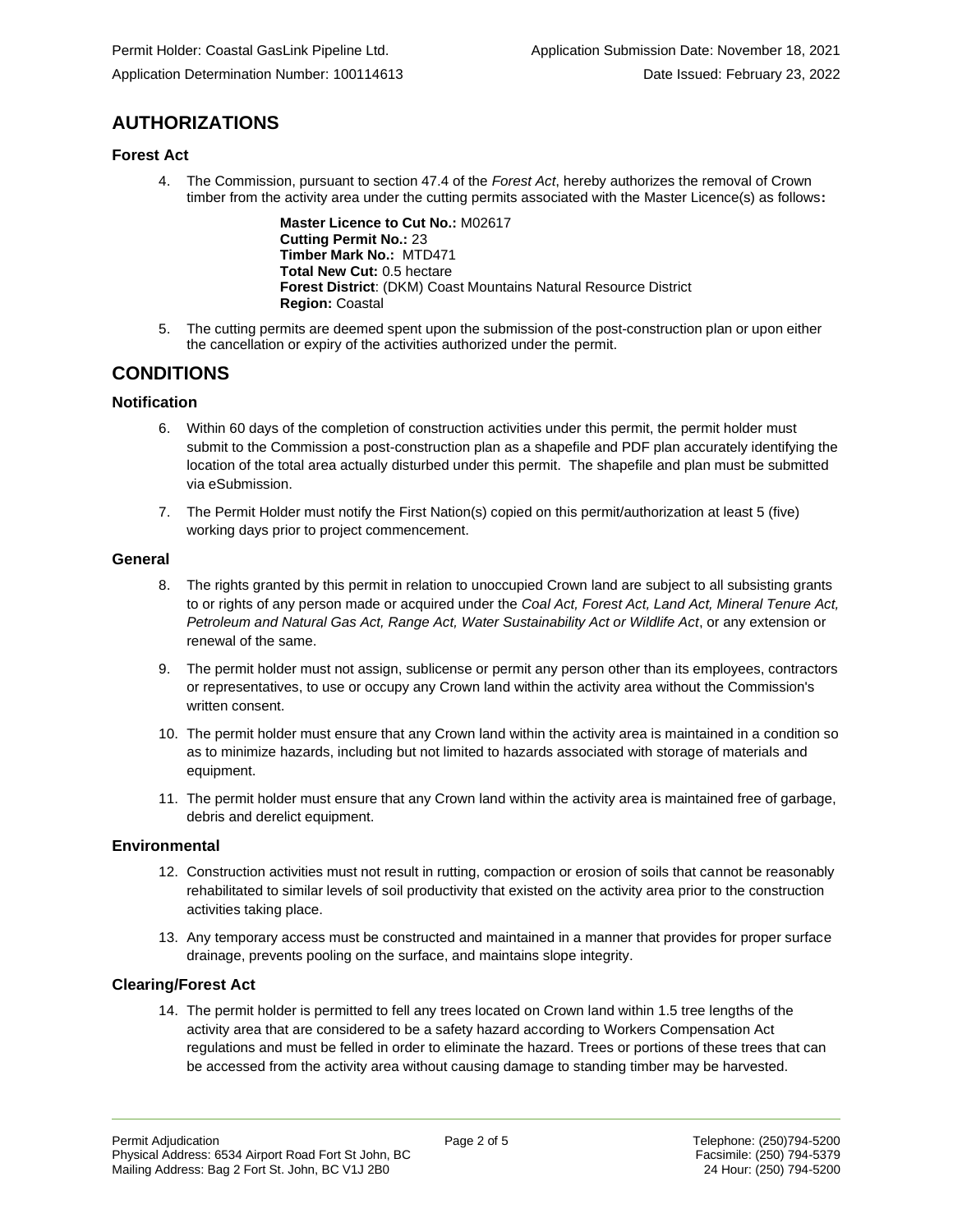- 15. The authorized cutting permit does not grant the permit holder the exclusive right to harvest Crown timber from the activity area. Authority to harvest some or all of the timber may be granted to other persons. The permit holder's right to harvest timber applies to any timber found on the site at the time they undertake harvesting activities.
- 16. Except when stumpage applicable to the cutting permit is not scale-based, timber removed from the cutting permit area must be scaled in accordance with scaling requirements of the *Forest Act*.
- 17. Except when stumpage applicable to the cutting permit is not scale-based, the permit holder must pay to the Province any waste billing determined in accordance with the Provincial Logging Residue and Waste Measurement Procedures Manual, as amended from time to time.

### **Water Course Crossings and Works**

- 18. Stream, lake and wetland crossings must be constructed in accordance with the methods and any mitigations, as specified in the application.
- 19. Construction or maintenance activities within a fish bearing stream or wetland must occur:
	- a. during the applicable reduced risk work windows as specified in the Skeena Region Reduced Risk Work Windows;
	- b. in accordance with alternative timing and associated mitigation recommended by a qualified professional and accepted by the Commission; or
	- c. in accordance with an authorization or letter of advice from Fisheries and Oceans Canada that is provided to the Commission;

If activities are to occur in accordance with b or c above, the documentation must be submitted to the Commission prior to commencement of activities.

- 20. At any time, the Commission may suspend instream works authorized under this permit. Suspensions on instream works will remain in place until such time as the Commission notifies permit holders that works may resume. Reasons for suspension of works may include, but are not limited to, drought conditions and increased environmental or public safety risks.
- 21. Equipment used for activities under this Permit must not be situated in a stream channel unless it is dry or frozen to the bottom at the time of the activity.
- 22. Following initial construction, stream crossings are authorized for necessary road modification or maintenance activities on the activity area except for:
	- a. construction or replacement of a bridge or major culvert on a S1, S2, S3 or S5 stream;
	- b. installation of a closed bottom structure in a fish bearing stream;
	- c. excavation or grading of a stream bank or stream bed;
	- d. works within a Temperature Sensitive Stream established by order under s. 27 of the Environmental Protection and Management Regulation; or
	- e. works within a Fisheries Sensitive Watershed established by order under section 28 of the Environmental Protection and Management Regulation.
- 23. Stream crossings for roads must be constructed, maintained and deactivated according to the following requirements, as applicable:
	- a. only bridges, culverts, ice bridges or snow fills may be constructed at stream crossings;
	- b. snow fills must consist of clean snow and may only be located on streams that are dry or frozen to the bottom during the period of construction, maintenance and use. Where periodic thaws are anticipated, culverts must be installed to allow meltwater to pass through. Snow fill and any installed culverts must be removed prior to spring snow melt;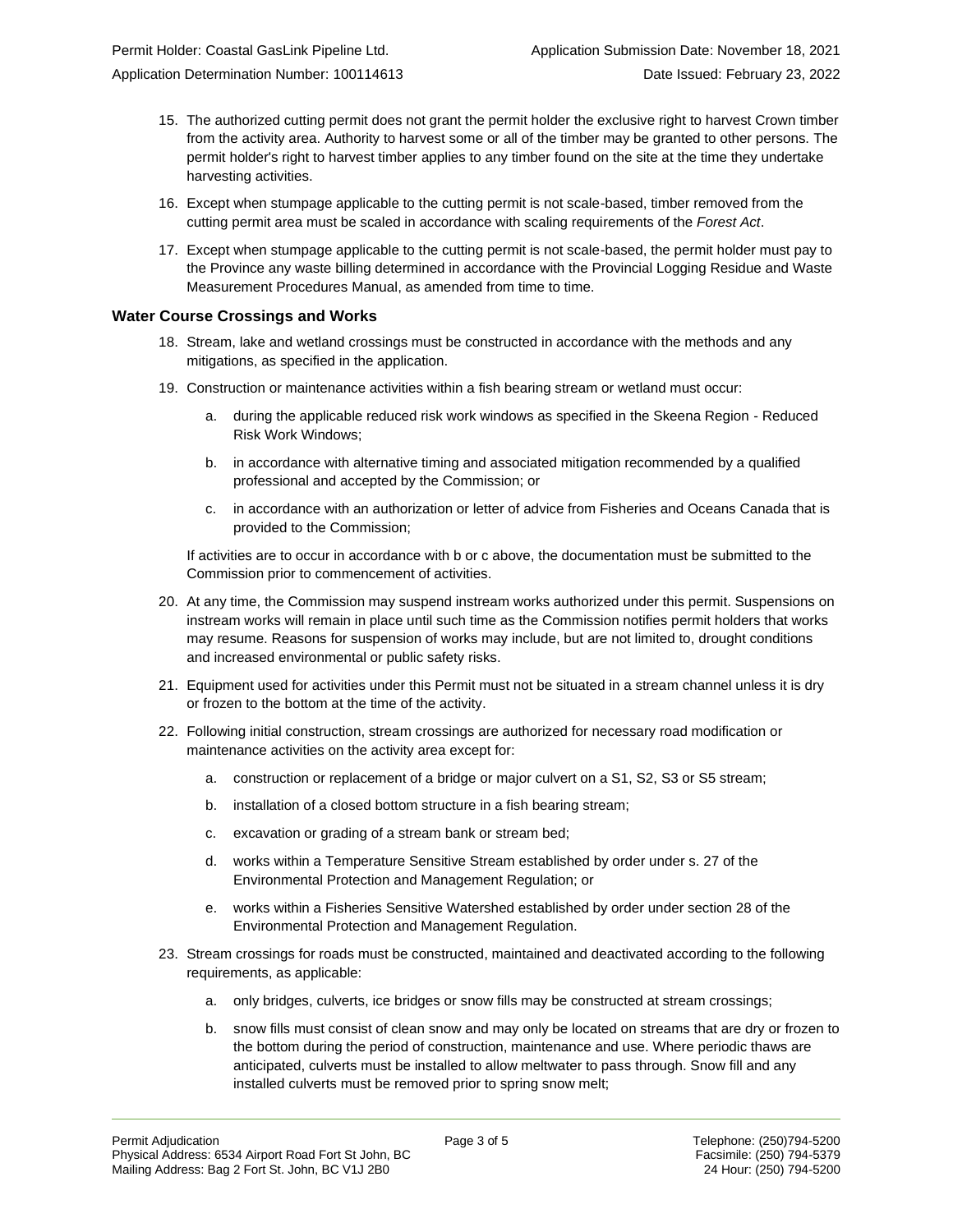- c. ice bridges on fish bearing streams may only be constructed where sufficient water depth and stream flows prevent the bridge structure from coming in contact with the stream bottom;
- d. water applied to construct an ice bridge on a water body must be sourced in accordance with the *Water Sustainability Act* unless:
	- i. the water body is a stream with a stream channel width of at least 5 metres and is not designated as a sensitive stream under the *Fish Protection Act*, or has a riparian class of W1, W3, or L1,
	- ii. the water is sourced from the same water body proximal to the location on which the ice bridge is constructed,
	- iii. the water body is not within the boundaries of a public park,
	- iv. pump intakes do not disturb beds of streams or wetlands except as necessary for the safe installation and operation of equipment, and are screened with a maximum mesh size and approach velocity in accordance with the Fisheries and Oceans Canada Freshwater Intake End-of-Pipe Fish Screen Guideline, and
		- a. where the water body is a stream, the flow of water in the stream at the time and location of pumping exceeds 60 litres per second and the instantaneous pumping rate does not exceed 1% of the water flowing in the water body at the time and location the pumping occurs; or
		- b. where the water body is a lake or pond, the cumulative volume of water withdrawn does not exceed 10 cm of lake or pond depth, calculated as the product of lake or pond surface area x 10 cm.
- e. bridge or culvert abutments, footings and scour protection must be located outside the natural stream channel and must not constrict the channel width.
- 24. Wetland crossings must be constructed, maintained and removed in accordance with the following:
	- a. organic cover within and adjacent to the wetland must be retained;
	- b. minimize erosion or release of sediment within the wetland;
	- c. any padding materials must be placed on the wetland surface only and must not be used for infilling;
	- d. any padding materials must be removed as soon as practicable following construction, considering weather and ground conditions; and
	- e. the wetland, including banks and bed, must be restored, to the extent practicable, to the condition that existed before the crossing was initiated.

#### **Archaeology**

- 25. If an artifact, feature, material or thing protected under the *Heritage Conservation Act* is identified within the activity area, the permit holder must, unless the permit holder holds a permit under Section 12.4 of the *Heritage Conservation Act* issued by the BC Oil and Gas Commission in respect of that artifact, feature, material or thing:
	- a. Immediately cease all work in the vicinity of the artifacts, features, materials or things;
	- b. Immediately notify the BC Oil and Gas Commission; and
	- c. Resume work in the vicinity of the artifacts, features, materials or things in accordance with direction from the BC Oil and Gas Commission.